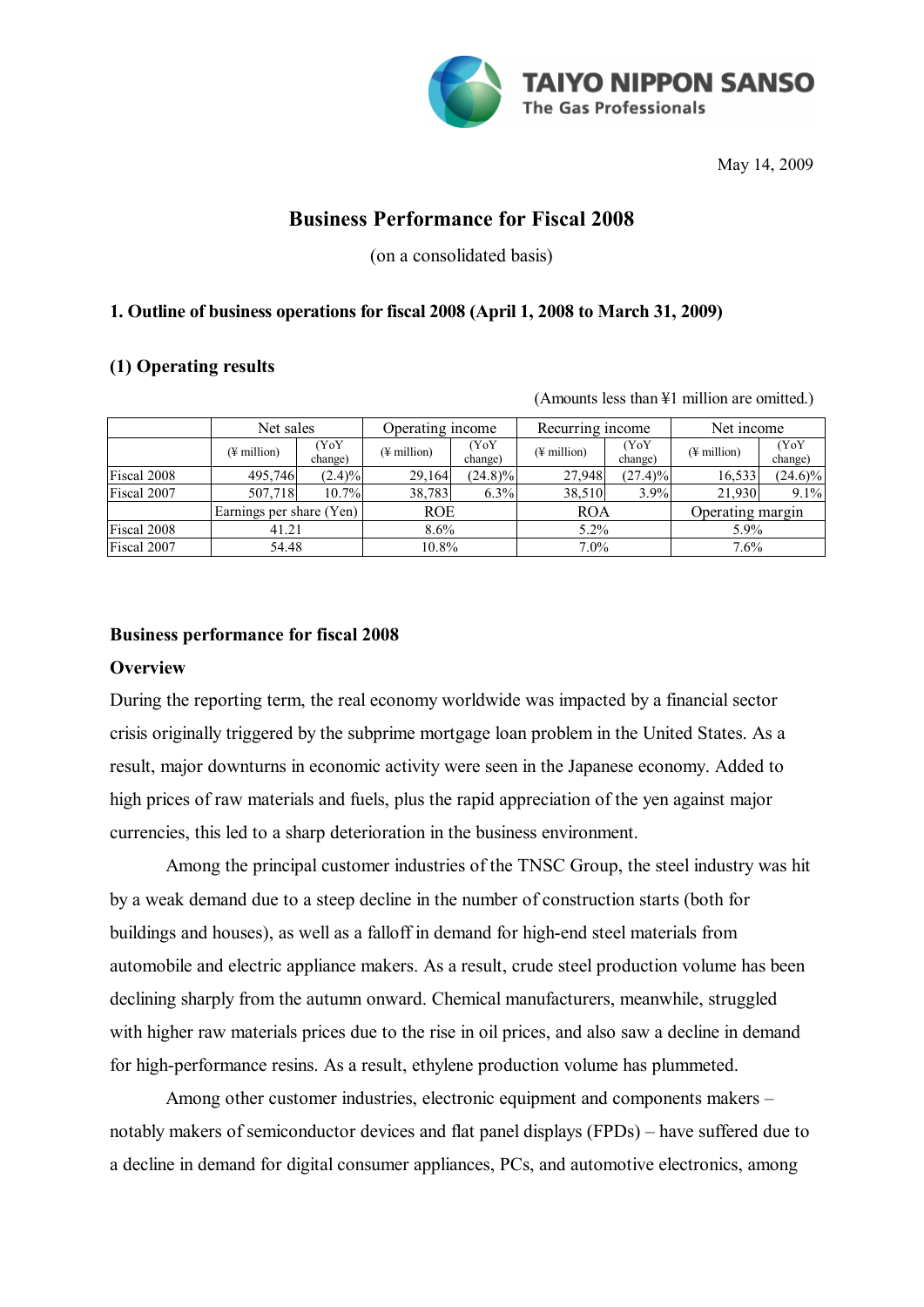others, resulting in drastic production cutbacks accompanying inventory adjustments. These companies have consequently put off plans for capital investments for the time being, and an integration and reorganization of production facilities has taken place, involving the closure of some manufacturing plants.

It was amid this decline in demand for the Group's products by principal customer industries that we commenced our new medium-term business plan, under the name of Stage 10 – Toward Becoming a Global Player: Part II. Our main goals under this plan are: 1) to accelerate profitable growth; 2) to move further along the path to globalization; 3) to pursue further cost reductions; and 4) to more closely integrate the operations of TNSC Group companies. We have employed a variety of strategies in the pursuit of these four priority themes.

During the reporting term, amid a rapidly worsening business environment we took active measures to develop our business operations in regions of the world where we see good growth prospects. These include North America and East/Southeast Asia, particularly China, where strong growth is expected in the product fields of photovoltaic cells and light-emitting diodes (LEDs). In Japan, we focused on achieving more thoroughly integrated and efficient Groupwide management, as well as on cost-cutting efforts.

In North America, which we regard as a promising growth market, we further expended our operational base in the gas business. In March 2008 we acquired Five Star Gas & Gear, Inc. of Southern California, and in October we acquired Aeris, Inc. of Northern California. Both these regional distributors were made into consolidated subsidiaries of TNSC. To increase our gas production capacity in parallel with these acquisitions, we began construction of new large-scale air separation plants in Texas and Iowa.

In East/Southeast Asia, our newly constructed air separation units in Singapore and the Philippines came steadily online during the reporting term, contributing to the growth of our gas operations. In China, we set up Taiyo Nippon Sanso (China) Investment Co., Ltd. with the aim of making further investments in the air separation plant construction project being pursued by Dalian Changxing Island Taiyo Nippon Sanso Gas Co., Ltd. Over the near term, we will be constructing an industrial gas supply system that will pave the way for further business expansion in China.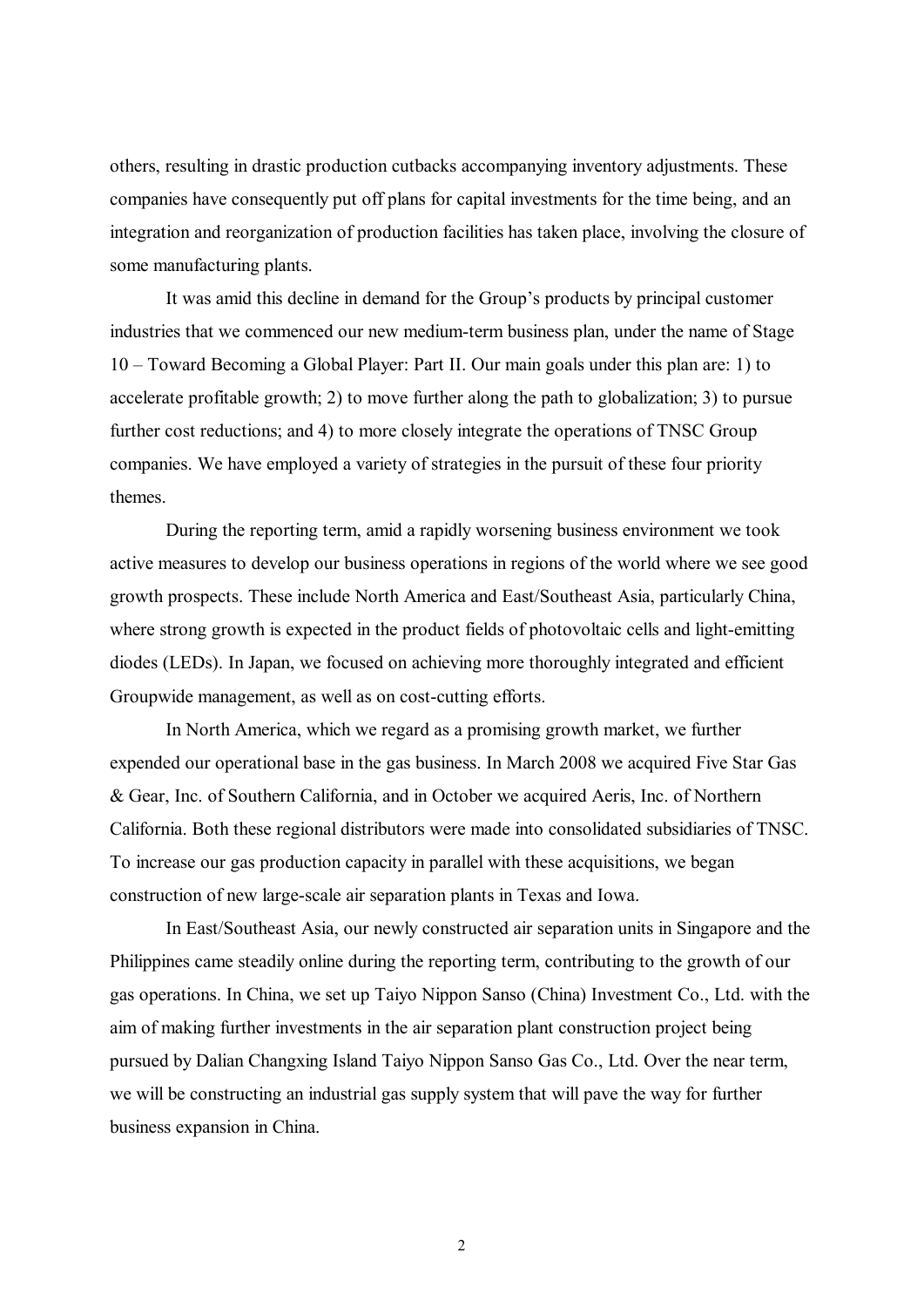In Japan, meanwhile, we established the Sakai Gases Center Co., Ltd. to handle expected strong demand for gas for use by electronics companies at the Manufacturing Complex for the 21st Century being constructed by Sharp Corporation in Sakai City, Osaka Prefecture. Construction of air separation facilities and piping is now ongoing with the goal of supplying the principal industrial gases to the LCD plant located in the complex, which is due to start operation in October 2009.

During the reporting term we established Taiyo Nissan Engineering Co., Ltd. as part of our program of amalgamating and reorganizing the Group's functions in the field of installation and maintenance of equipment for the supply of industrial gases, principally for the production of electronic devices. The new company is expected to help raise the efficiency of the Group's operations in this area, and improve competitiveness.

In the medical gases field, we established MegaCare Services Kansai Co., Ltd. to expand our operations in the at-home medical services field in the Kansai region.

In the bottled gas supply business (supply of gas in cylinders), our filling company Kawaguchi Gas Center Co., Ltd. completed construction of a new filling plant boasting one of the largest monthly filling capacities in Japan, at 800,000 cubic meters. The start of operation of this plant will help to raise the operational efficiency of our overall supply network and to lower labor costs.

In the field of welding and cutting equipment, we concluded a business tie-up agreement with Koike Sanso Kogyo Co., Ltd. under which we have begun talks on the establishment of a new company to undertake joint development and production. This will facilitate the efficient development and production of competitive products, taking full advantage of the fund of expertise possessed by both companies.

As a result of these measures, demand in the first half of the reporting period for our mainline gases, as well as our equipment and installation/construction services, held comparatively firm from the previous term. In the second half, however, a sharp drop in demand was seen from our principal users and a wide range of other customer enterprises. The business slowdown led to major production cutbacks and inventory adjustments, as well as further declines in capital investment levels. As a result, the TNSC Group recorded a year-onyear decline of 2.4% in sales on a consolidated basis, to ¥495,746 million.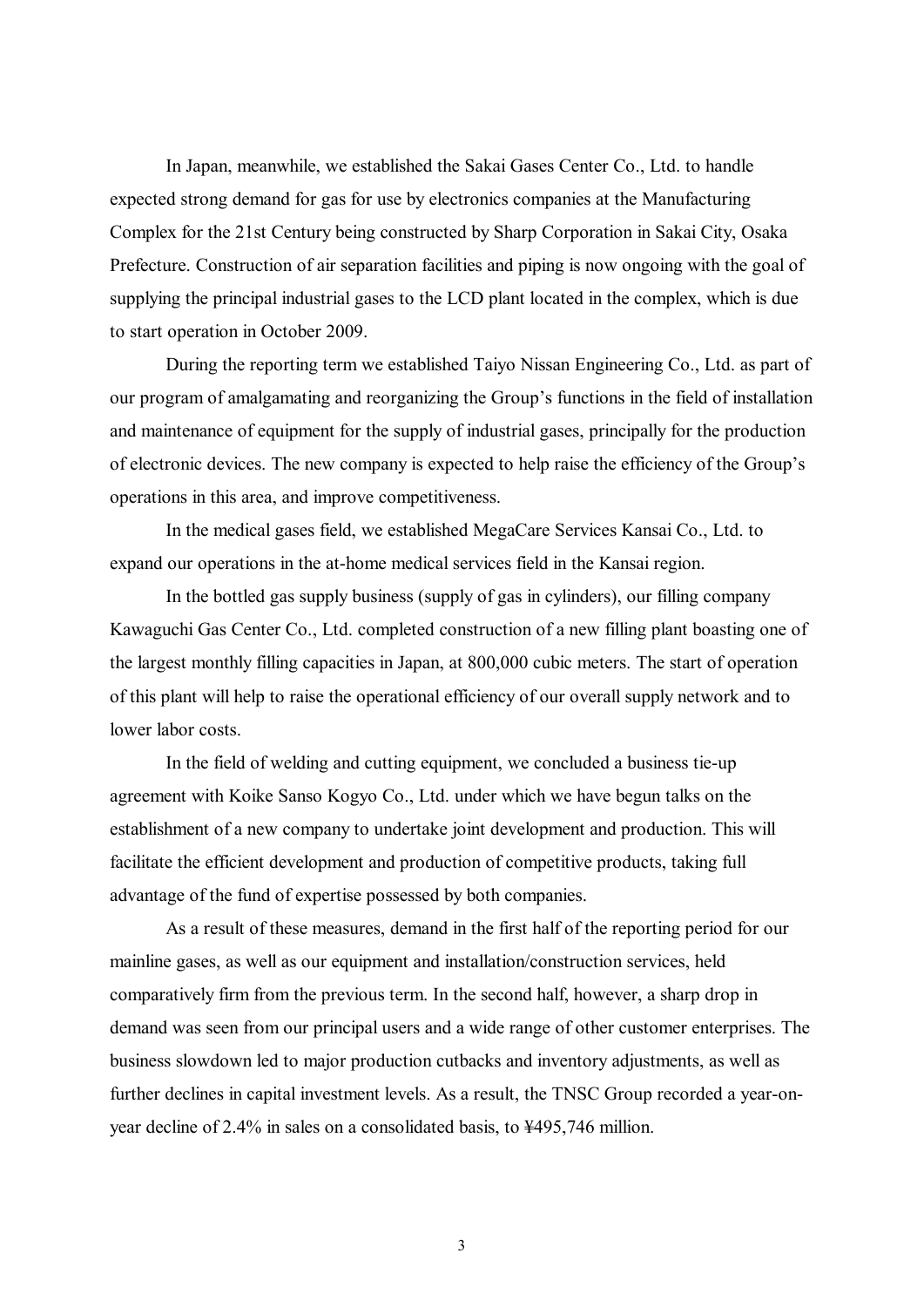Regarding earnings, we posted an increase in depreciation expenses accompanying a shortening of the useful life of property, plant and equipment in line with amendments to taxation legislation in fiscal 2008. Additionally, expenses for the amortization of goodwill held by overseas subsidiaries rose as a result of changes in accounting standards, and electric power costs were sharply higher than forecast. These negative factors were compounded by a steep and sudden decline in demand from the start of second half. As a result, recurring income registered a year-on-year decline of 27.4%, to ¥27,948 million. Extraordinary income was posted on the sale of property, plant and equipment, but this was more than offset by extraordinary losses resulting from the costs of disposal of these assets, and losses on the sale of the assets. Consequently, the Group posted a net income of ¥16,533 million, for a decline of 24.6% from the previous term.

On a non-consolidated basis, sales were down by 2.0% at ¥267,047 million, recurring income fell 32.8% to ¥14,672 million, and net income posted a sharp 39.8% decline, to ¥8,274 million.

#### **Breakdown of business performance by operational segment**

#### *Gas Business*

Supply volume and sales of the Group's mainline gases – oxygen, nitrogen, and argon – posted figures in line with our expectations for the first half of the reporting term, both in Japan and overseas, thanks partly to the effects of M&As. In the second half, however, the worsening global business downturn caused a sharp drop-off in demand for gases. Demand from Japanese manufacturers fell due to sharp cutbacks in production accompanying drastic inventory reductions. As a result, year-on-year declines were recorded in both shipment volume and sales.

Shipments and sales of oxygen posted year-on-year declines due to a steep drop in demand from large-lot users such as steel and chemicals manufacturers. Shipments and sales of nitrogen remained roughly at the previous term's level, thanks to a firm undertone in demand from steelmakers, chemical companies, and electronics manufacturers for nitrogen for use in ensuring process safety, for purging (protection from impurities), and for other qualityassurance purposes. Shipments and sales of argon fell from the previous year's level owing to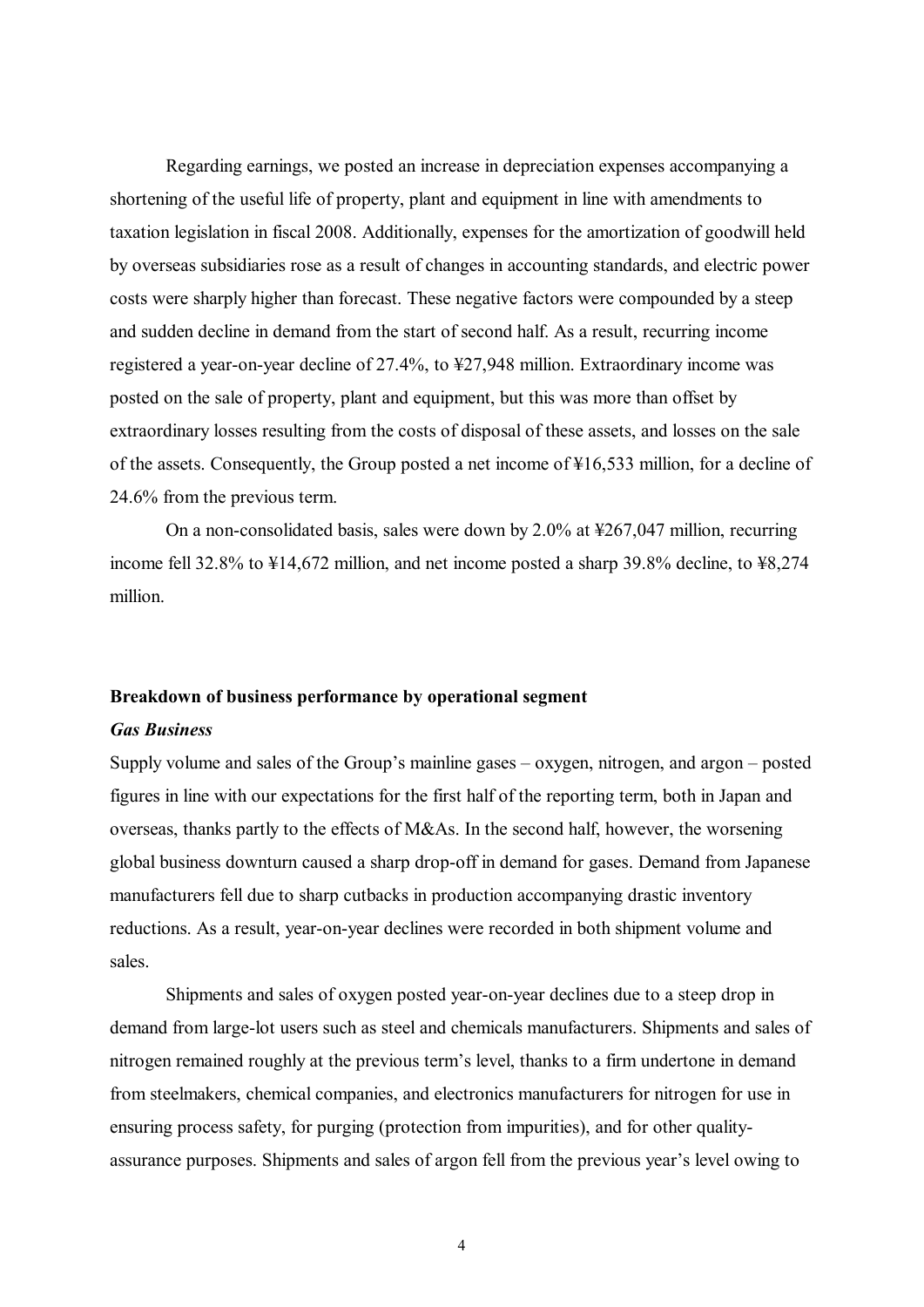steep falls in demand for use in stainless steel smelting, welding, and the manufacture of silicon crystals, among other applications.

In the category of other industrial gases, demand for carbon dioxide from shipbuilders held firm, but demand from automotive firms and construction machinery makers declined. As a result, shipments and sales of carbon dioxide stayed at roughly the same level as the previous term. Supply was tight for the raw-material gases from which carbon dioxide is derived, due to production cutbacks by petrochemical companies, but the TNSC Group took steps to ensure uninterrupted supply. Shipment volumes of helium to electronics makers and optical fiber cable manufacturers registered a decline, but the Group was able to push through increased selling prices in the North American and European markets, thanks to which sales rose over the previous term.

A decline was seen in demand for hydrogen from the glass-making and electronics industries, but we were able to keep sales at the previous term's level.

Sales of LPG fell below the previous term's level, due to the combined effect of a sudden drop in imported oil prices against the background of the global economic downturn, and a sharp fall in industrial demand, also as a result of the downturn.

Demand for specialty gases remained steady in the first half of the reporting term, thanks to production capacity increases implemented in the previous term by domestic electronics makers, who are our principal customers. In the second half, however, sharp production cutbacks were carried out by makers of semiconductor devices, LCDs, digital consumer appliances, and automotive components. In addition, capacity utilization rates at Taiwanese semiconductor and LCD makers also fell dramatically. As a result of these factors, sales of specialty gases posted a year-on-year decrease.

The electronics industry expects to see a strong increase in demand for photovoltaic cells and LEDs on a worldwide scale, thanks to rising public awareness of the importance of energy conservation and environmental preservation initiatives. In view of this, in line with the Group's priority strategic stance, we are focusing management resources on products and services targeting these growth industries. We are also collaborating with IBM in a project to develop materials gases for use in technology for the production of next-generation semiconductors, and with the Belgian research center Interuniversitaire Micro-Electronics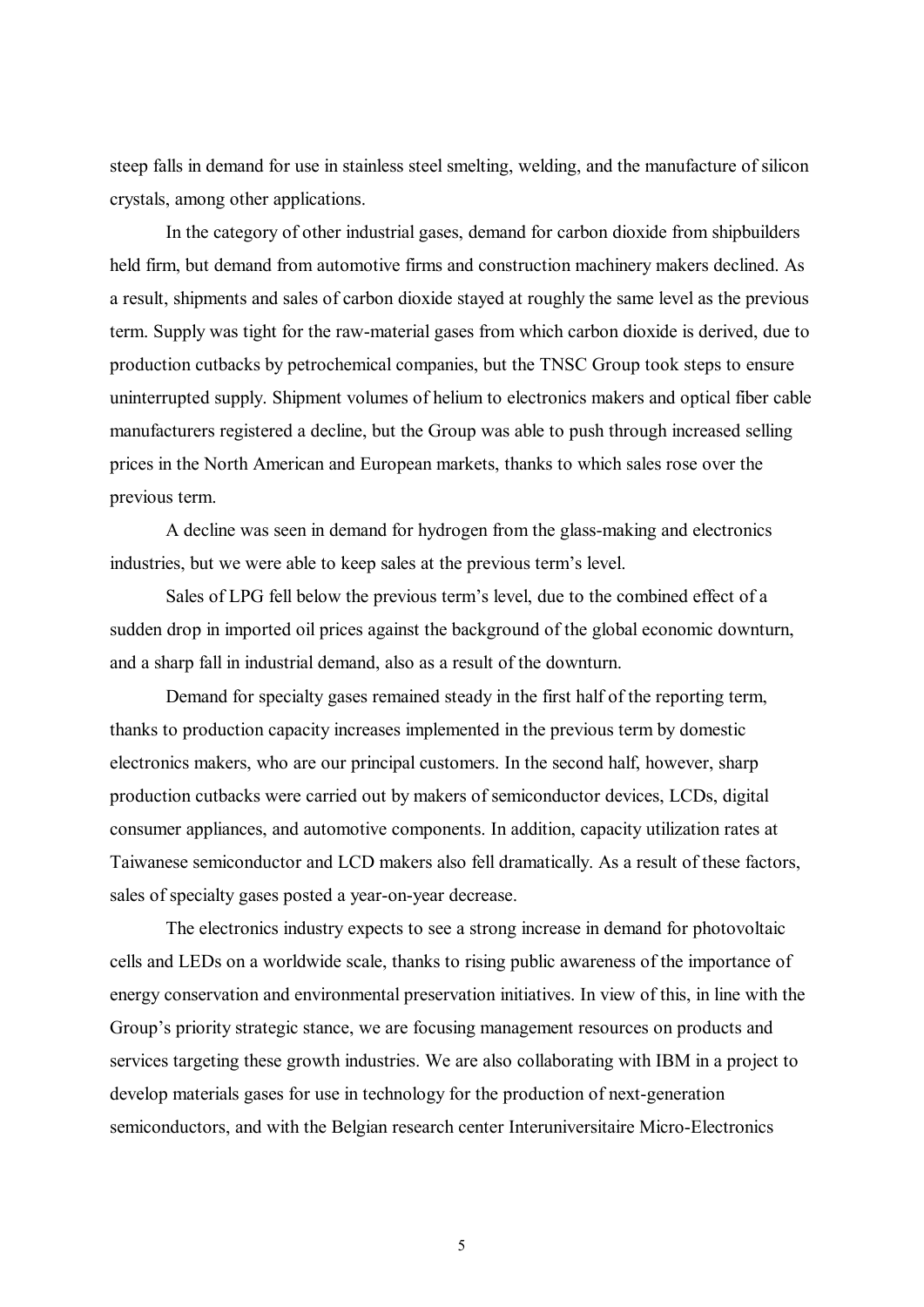Centrum vzw in a project to develop a production method for high-intensity green-light LED devices.

As a result of the above, the Group's Gases Business recorded sales of ¥329,813 million for the reporting term, for a year-on-year decline of 2.5%.

#### *Machinery & Equipment Business*

The TNSC Group's machinery and equipment business was also heavily impacted by the global financial crisis and its concomitant economic downturn. Our main customer industries made sharp cuts in expenditure on plant and equipment, and sales fell below the previous year's level in both the domestic and overseas markets.

In the field of electronics-related equipment, the Group sells a wide range of products and systems to ensure safe and uninterrupted gas supplies, including gas piping systems, exhaust gas purifiers, and gas purification systems. We also offer construction and maintenance services for such equipment. In the Japanese market, large-scale projects made steady progress, but a major fall in demand from digital appliance makers was seen in the latter half of the term, against the backdrop of the sudden economic downturn. This led to a drop in the numbers of semiconductor devices and LCDs manufactured for installation in such digital appliances, and all companies in the electronics industry implemented major cuts in their capital investment plans. As a result, sales in this category by the Group failed to reach the previous year's level.

In the field of compound semiconductor manufacturing equipment (MOCVD), although the Group experienced a slowdown in demand for such equipment for the production of white-light LEDs, which are forecast to grow strongly for use as backlights in LCDs and as general light sources, the basic undertone of demand was still firm. We have recently seen a resurgence in inquiries for large-sized models of compound semiconductor manufacturing equipment, and we expect this to translate into increased orders as soon as the economy bottoms out.

Shipments of welding equipment and welding materials to shipbuilding companies posted a steady trend during the reporting term, in line with our expectations, as the shipbuilders continue to hold a solid backlog of orders. On the other hand, a decline was seen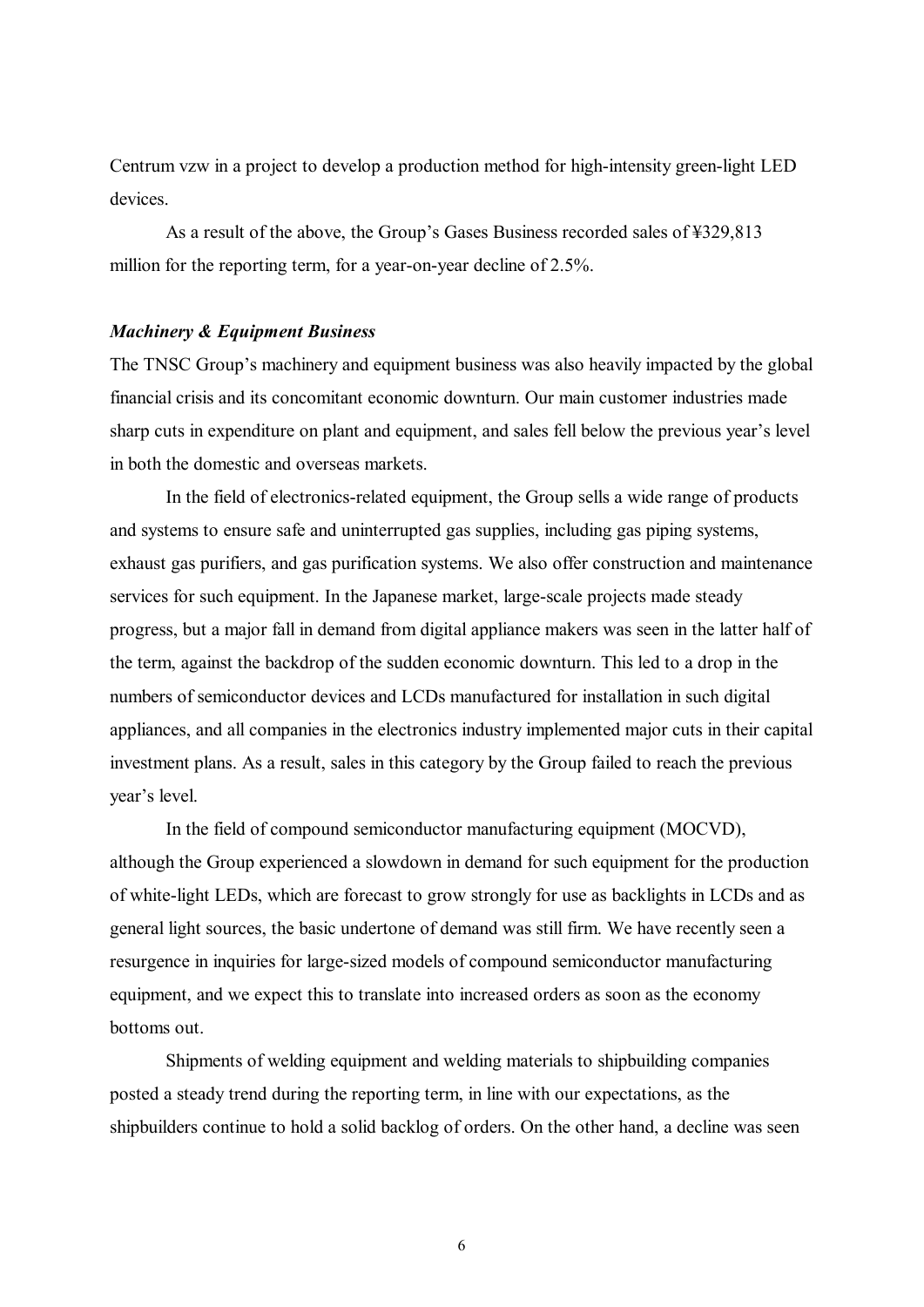in demand for welding equipment and materials from the transportation equipment and construction machinery industries, leading to a year-on-year decrease in sales.

In the field of the construction of air separation plants, as the deterioration of the economy became increasingly clear during the reporting term, moves to cut back on capital investments were seen by customer industries such as steel, digital appliances, carbon fibers, automobiles, and electronics (both in Japan and overseas), all of which had hitherto been bullish on contracting for additional gas supplies.

Demand for cryogenic equipment from universities and research institutions registered a decline, and demand from government bodies for equipment related to aerospace research continued to follow a long-term weakening trend. However, a resurgence was seen in privatesector plans for large-scale equipment, and we have hopes of receiving increased orders in the near future.

Amid these business circumstances, orders received during the reporting term on the domestic market amounted to 1 air separation plant, 1 oxygen compressor, and 1 nitrogen compressor. On the overseas market we received orders for 2 air separators and 3 nitrogen production plants.

As a result of the foregoing, sales for the reporting term by the Group's Machinery & Equipment Business declined by 2.8% from the previous year, to ¥147,445 million.

#### *Housewares Business and Others*

In the Group's production and sale of housewares, carried out principally by Thermos K.K., we enjoyed an increase in sales for the reporting term. This was attributable to good sales of newly launched products and firm shipments of existing products including mainline sports bottles, insulated mugs, and the Shuttle Chef slow-cooking pot. As a result, sales for this business rose 4.7% year-on-year, to ¥18,488 million.

#### **2. Prospects for fiscal 2009**

The economic downturn is expected to worsen on a global scale for some time to come. Although Japan and other leading economies are taking concerted countermeasures, the outlook remains extremely uncertain. It is likely to take quite some time before the economy hits bottom and begins once more to follow an upward path. For the time being, at the TNSC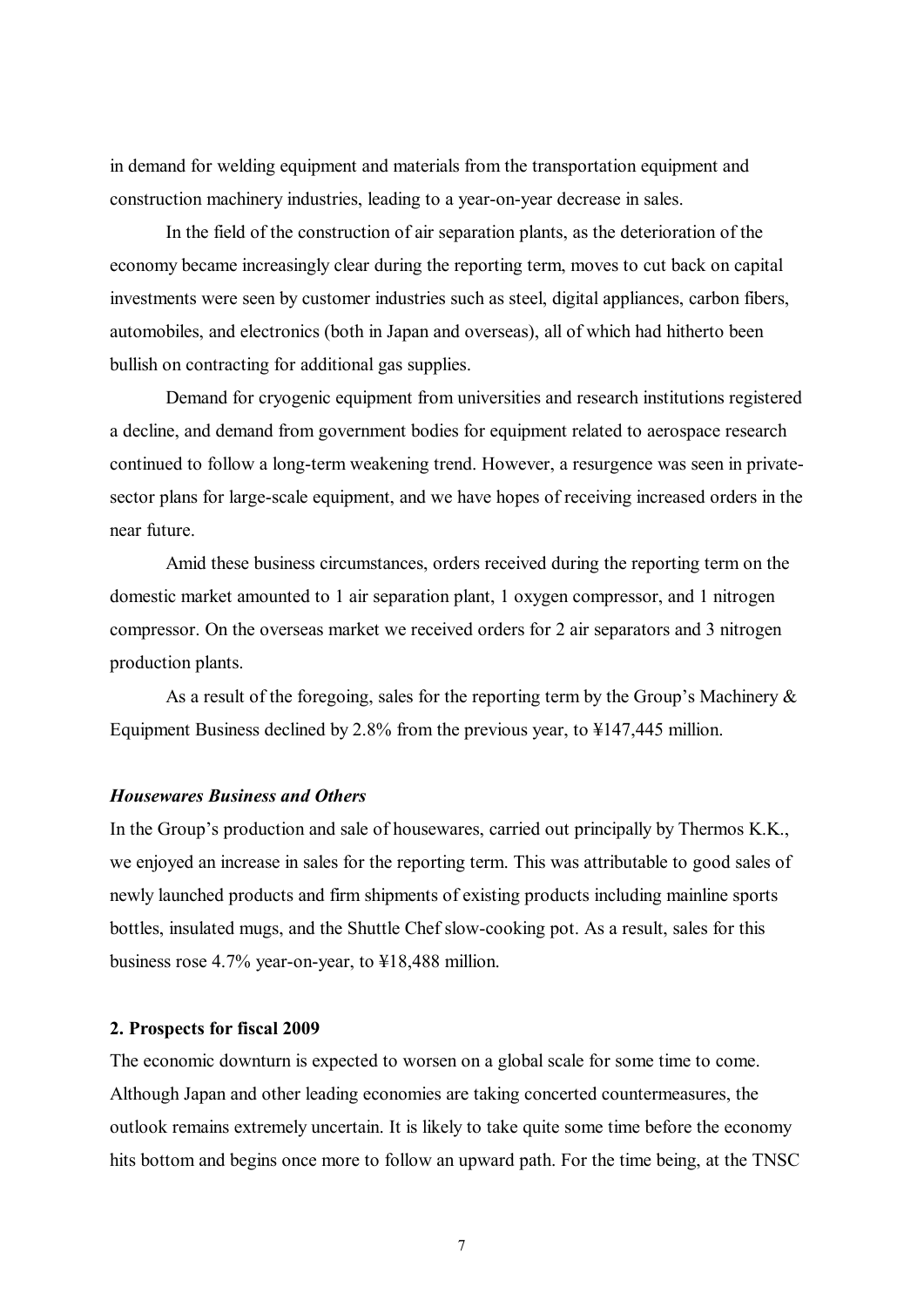Group we will continue taking every measure we can to reduce total costs and secure an adequate level of earnings.

# Business performance forecasts for fiscal 2009

(¥ million)

|                      | Net sales | Operating income   | Recurring income | Net income   |
|----------------------|-----------|--------------------|------------------|--------------|
| FY2009               | 450       | つつ<br>$\angle 7.4$ | 24.6             | . <i>. .</i> |
| <b>FY2008</b>        | 495.7     | 29.1               | 270              | 16.5         |
| YoY decrease $(\% )$ | u         | 6.U                | 2.0              | ۱Q<br>.9.0   |

Note: For the purposes of these forecasts, the average exchange rate of the Japanese yen against the U.S. dollar in fiscal 2009 is assumed to be ¥95/\$1.

# **3. Results by operating segment**

Fiscal 2007 (April 1, 2007 to March 31, 2008)

(Millions of yen)

|                                    | Gas<br><b>Business</b> | Machinery<br>and<br>Equipment<br><b>Business</b> | Housewares<br>Business and<br>Others | Total   | Eliminations or<br>Corporate | Consolidated |
|------------------------------------|------------------------|--------------------------------------------------|--------------------------------------|---------|------------------------------|--------------|
| I. Sales and operating             |                        |                                                  |                                      |         |                              |              |
| income                             |                        |                                                  |                                      |         |                              |              |
| Sales                              |                        |                                                  |                                      |         |                              |              |
| (1) Sales to external<br>customers | 338,347                | 151,717                                          | 17,653                               | 507,718 |                              | 507,718      |
| $(2)$ Sales from inter-            |                        |                                                  |                                      |         |                              |              |
| segment transactions and           | 19                     | 11,720                                           | 150                                  | 11,890  | (11,890)                     |              |
| transfers                          |                        |                                                  |                                      |         |                              |              |
| Total                              | 338,366                | 163,438                                          | 17,804                               | 519,608 | (11,890)                     | 507,718      |
| Operating expenses                 | 307,421                | 153,037                                          | 15,871                               | 476,331 | (7,396)                      | 468,934      |
| Operating income                   | 30,945                 | 10,400                                           | 1,932                                | 43,277  | (4, 494)                     | 38,783       |
| II. Assets, depreciation,          |                        |                                                  |                                      |         |                              |              |
| impairment and capital             |                        |                                                  |                                      |         |                              |              |
| expenditures                       |                        |                                                  |                                      |         |                              |              |
| Assets                             | 394,125                | 75,178                                           | 19,322                               | 488,626 | 58,611                       | 547,237      |
| Depreciation                       | 22,507                 | 2,121                                            | 647                                  | 25,276  | 230                          | 25,506       |
| Impairment loss                    |                        |                                                  |                                      |         | 49                           | 49           |
| Capital expenditures               | 33,312                 | 2,081                                            | 826                                  | 36,220  | 40                           | 36,260       |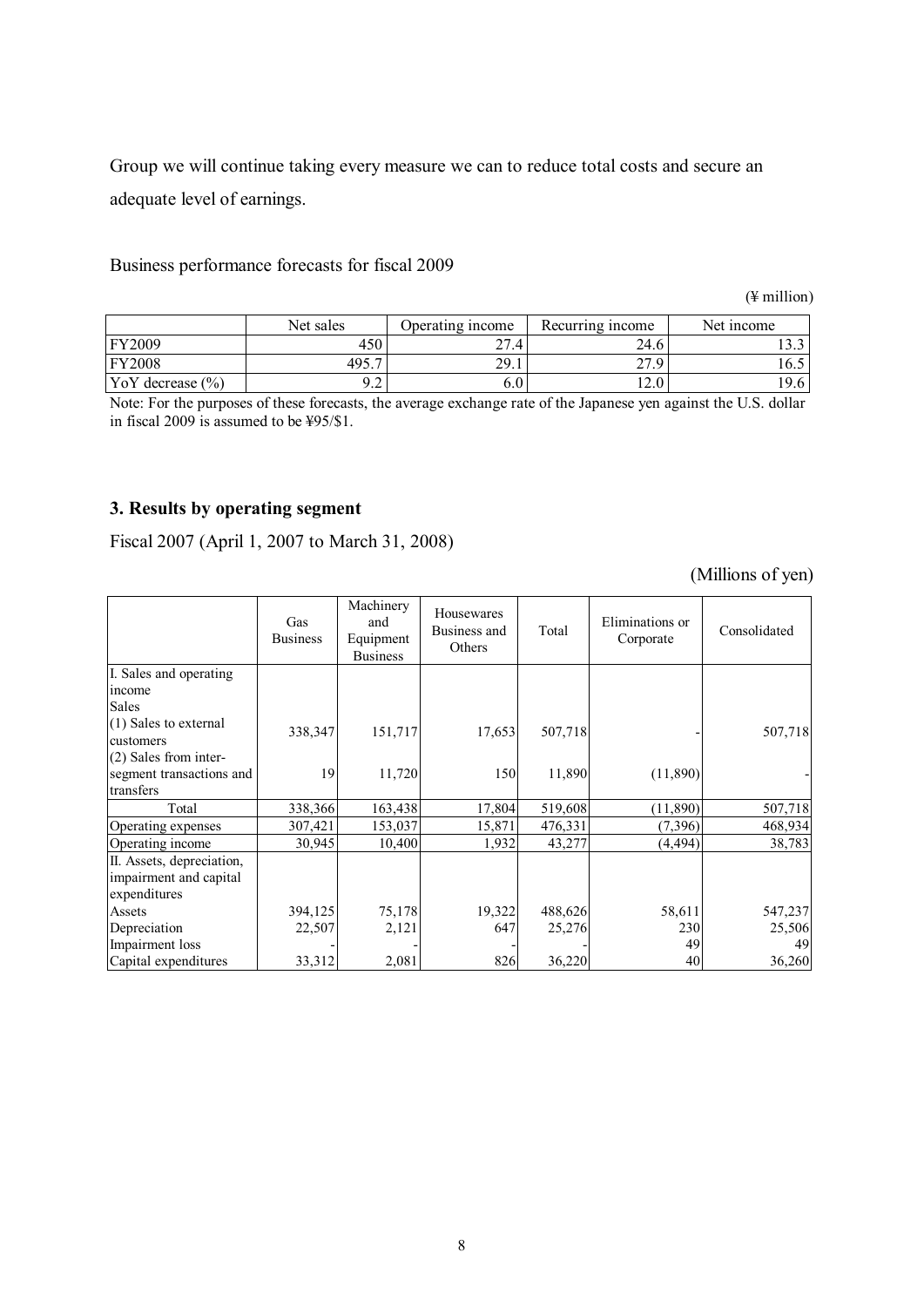# 4. Fiscal 2008 (April 1, 2008 to March 31, 2009)

|                           |                        |                                                  |                                      |         |                              | (Millions of yen) |
|---------------------------|------------------------|--------------------------------------------------|--------------------------------------|---------|------------------------------|-------------------|
|                           | Gas<br><b>Business</b> | Machinery<br>and<br>Equipment<br><b>Business</b> | Housewares<br>Business and<br>Others | Total   | Eliminations or<br>Corporate | Consolidated      |
| I. Sales and operating    |                        |                                                  |                                      |         |                              |                   |
| income                    |                        |                                                  |                                      |         |                              |                   |
| <b>Sales</b>              |                        |                                                  |                                      |         |                              |                   |
| (1) Sales to external     | 329,813                | 147,445                                          | 18,488                               | 495,746 |                              | 495,746           |
| customers                 |                        |                                                  |                                      |         |                              |                   |
| (2) Sales from inter-     |                        |                                                  |                                      |         |                              |                   |
| segment transactions and  | 20                     | 23,362                                           | 57                                   | 23,441  | (23, 441)                    |                   |
| transfers                 |                        |                                                  |                                      |         |                              |                   |
| Total                     | 329,834                | 170,807                                          | 18,546                               | 519,187 | (23, 441)                    | 495,746           |
| Operating expenses        | 307,384                | 159,219                                          | 16,313                               | 482,917 | (16, 335)                    | 466,582           |
| Operating income          | 22,449                 | 11,587                                           | 2,232                                | 36,269  | (7,105)                      | 29,164            |
| II. Assets, depreciation, |                        |                                                  |                                      |         |                              |                   |
| impairment and capital    |                        |                                                  |                                      |         |                              |                   |
| expenditures              |                        |                                                  |                                      |         |                              |                   |
| Assets                    | 390,458                | 79,757                                           | 19,405                               | 489,621 | 44,729                       | 534,350           |
| Depreciation              | 25,141                 | 2,454                                            | 767                                  | 28,363  | (23)                         | 28,339            |
| Impairment loss           |                        |                                                  |                                      |         | 141                          | 141               |
| Capital expenditures      | 58,862                 | 7,939                                            | 667                                  | 67,469  | (1, 459)                     | 66,010            |

### Notes

# 1. Segmentation method

Products (whether developed and/or made in-house or by other companies [i.e. bought-in merchandise]) are allocated to one of the three segments of the Gas Business, the Machinery and Equipment Business, and the Housewares Business and Others.

2. The principal products and services included in the three segments are shown in the table below.

| Business segment                           | Main products                                                                                                                                                                                                                                                                                                                                                                                                                                                                                                                                                            |
|--------------------------------------------|--------------------------------------------------------------------------------------------------------------------------------------------------------------------------------------------------------------------------------------------------------------------------------------------------------------------------------------------------------------------------------------------------------------------------------------------------------------------------------------------------------------------------------------------------------------------------|
| <b>Gas Business</b>                        | Oxygen, nitrogen, argon, carbon dioxide, helium, rare gases such as<br>xenon and neon, hydrogen, medical gases(oxygen, dinitrogen<br>monoxide), specialty gases (semiconductor materials gases, standard                                                                                                                                                                                                                                                                                                                                                                 |
|                                            | reference gas), dissolved acetylene, liquid petroleum gas (LPG), other<br>gases, stable isotopes, equipment lease                                                                                                                                                                                                                                                                                                                                                                                                                                                        |
| Machinery and<br><b>Equipment Business</b> | Cutting and welding equipment, welding materials, cylinders,<br>semiconductor related engineering/equipment, semiconductor<br>manufacturing equipment, medical equipment, air separation plants<br>(oxygen, nitrogen, argon, rare gases), cryogenic air separation plants,<br>ultra-low-temperature equipment, high-vacuum equipment, pressure<br>swing adsorption (PSA) gas generators, hydrogen generators, gas<br>compressors, gas expanders, liquefied gas storage/pumps, vacuum<br>brazing, atomic power/space development equipment and other related<br>equipment |
| Housewares Business<br>and Others          | Stainless steel vacuum bottles(household, laboratory), vacuum thermal<br>insulation cooking pots, assembly, processing and inspection of<br>electronic components, maintenance of facilities, other outsourced<br>business                                                                                                                                                                                                                                                                                                                                               |